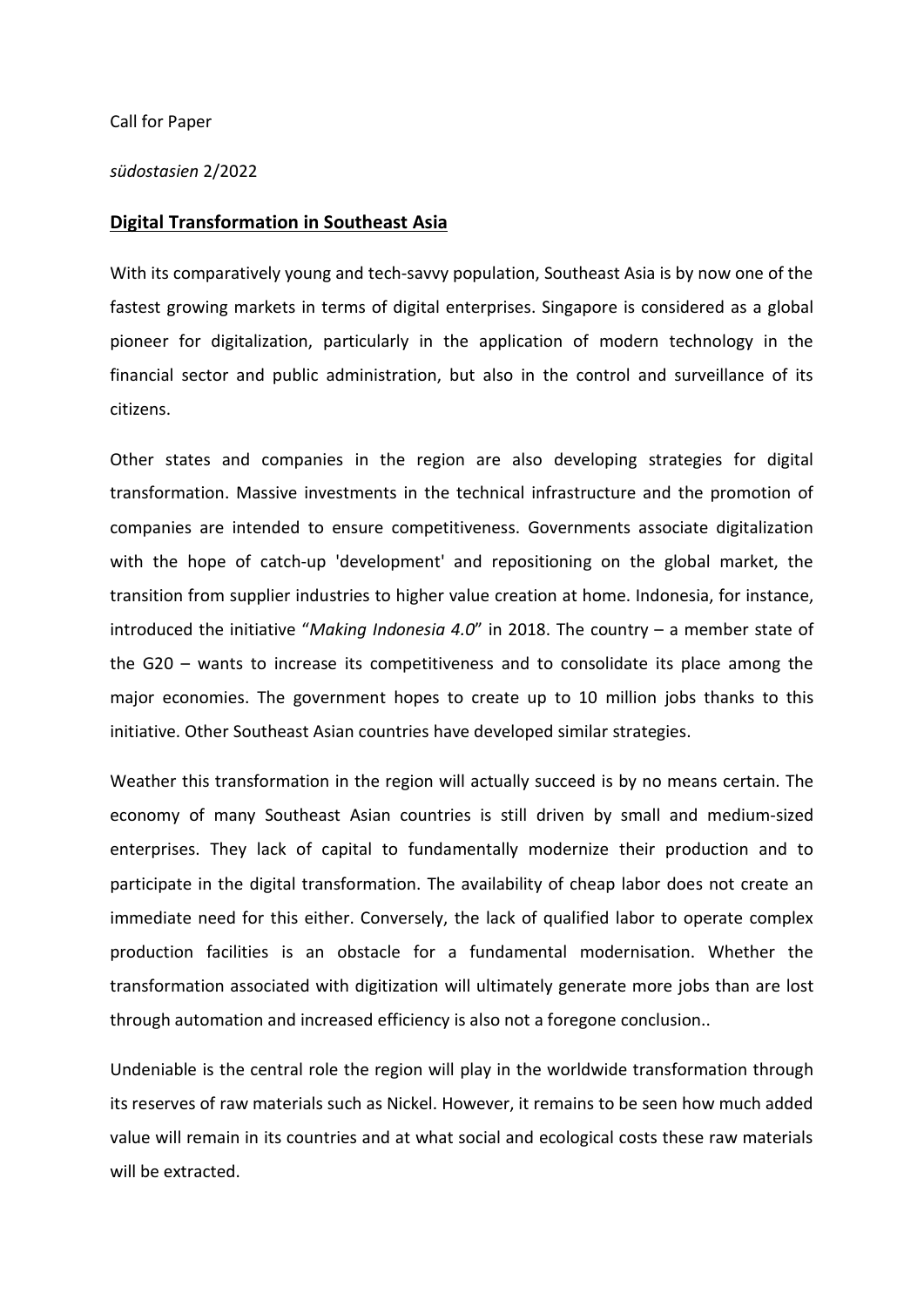The starting conditionsfor a digital transformation vary greatly among the different countries of Southeast Asia. Whereas 95% of Brunei Darussalam's population has access to the internet, in Laos, this applies only to a quarter of the population. However, digitalisation threatens to worsen already persistent inequality not only between, but also, within countries, both between urban centers and rural areas, and between rich and poor. This is no longer only about the availability of digital services, like the services of big platforms like Uber or Grab. Apart from transportation and delivery services they offer a wide range of other services, which in the past were previously often provided by small individual companies, which now have to submit themselves to the rules and work conditions of platform providers.

The accessibility or inaccessibility to digital technologies also has an ever increasing influence on how people can participate in public debates and decision-making processes. This touches also upon the question how they make their own demands heard. Offline and online, the space for civil society is shrinking. This is about much more than access to digital media. The recently published "Facebook Files", as well as earlier scandals involving major social-media platform show that individuals, social groups, and governments can be influenced by the targeting of content on social media. In times of authoritarian regimes (see the südostasien issue 03/2019) and loose legal regulation, it is crucial what responsibility major digital platforms take to ensure a free and critical civil society.

For the forthcoming issue of *südostasien*, we are looking for articles, background reports, analysis, interviews or photo essays, which discuss the following questions:

- How will the position of Southeast Asian countries within the global competition change as a result of digitalisation? Will the countries succeed in 'catching up' with their development or will existing inequalities and dependencies in global capitalism become more entrenched? What role will Southeast Asia play here as an important supplier of raw materials?
- What changes does the digital transformation and the increasing presence of platforms such as Uber, Grab or GoJek bring to the world of work and what strategies are workers and trade unions pursuing to assert their interests?
- Which other companies/entrepreneurs are among the driving forces in the digitalization sector? In whose hands are these companies? What overlaps of interest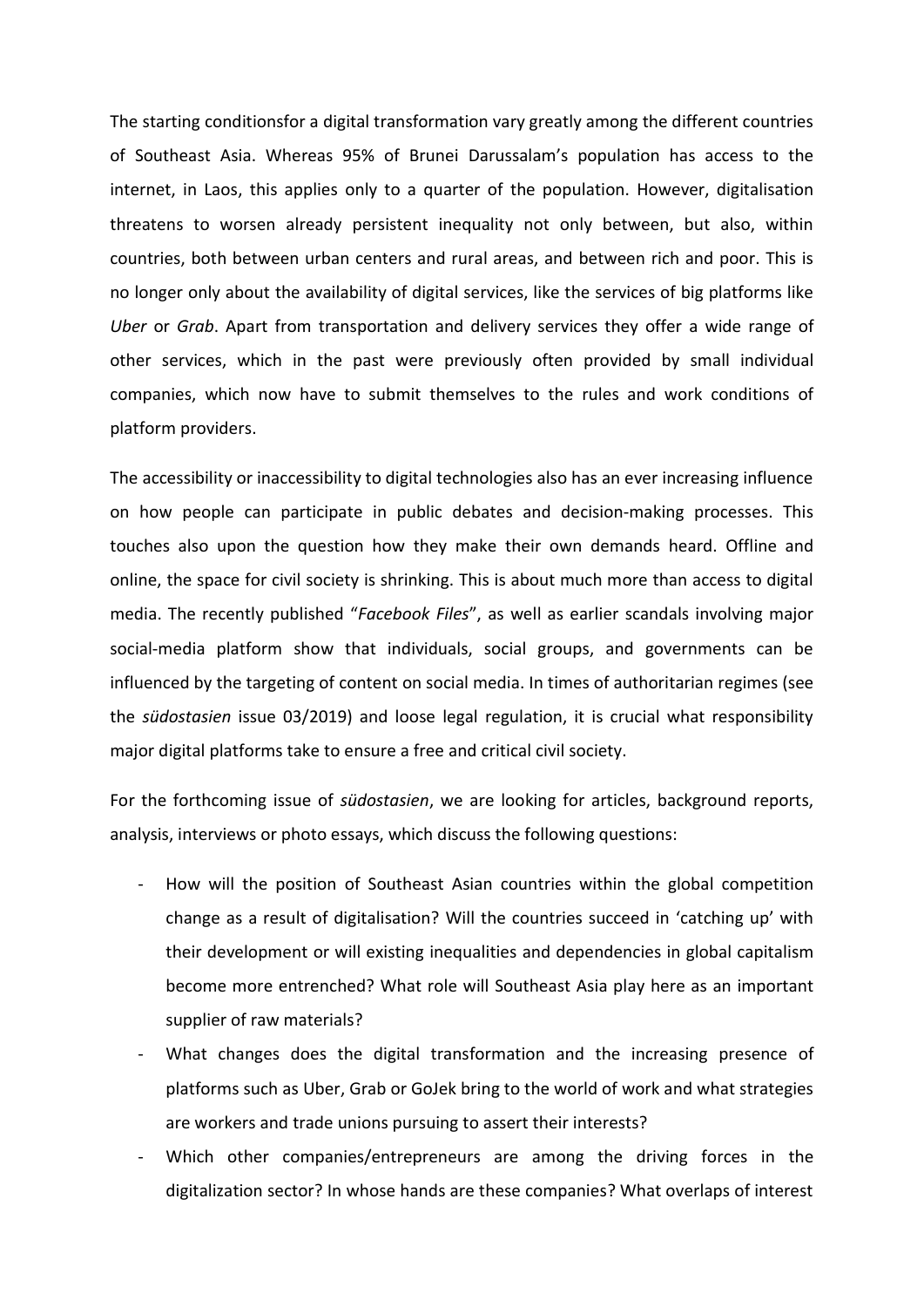exist - especially in the case of corporations that are active in various business areas in relation to other economic fields, and what political influence is exerted?

- What happens to small businesses/employees in the informal sector that do not have access to the large platforms and do not have the same technical and logistical capabilities as large companies?
- Social media platforms are fundamentally changing the forms of social interaction and the way debates and conflicts are conducted in society. This offers new opportunities to mobilize supporters and make civil society demands heard. But governments, as well as economic, cultural, and religious actors, are also using new media to further their interests. What does this mean for civil society and what responses are there to counter the negative effects (fake news, hate messages, intimidation)?
- How prepared are state institutions for the digital transformation also to ensure the protection of their citizens' data? To what extent are the existing laws/legal frameworks sufficient to protect personal information and safeguard it against misuse?
- What opportunities does digitalization offer, apart from the challenges and dangers mentioned above? Have there been any positive developments for civil society actors, especially in light of the Covid 19 pandemic?

We look forward to your contributions!

## südostasien:

südostasien gathers voices on and from Southeast Asia on current developments in politics, economy, ecology, society, and culture. Each year through four different thematic focuses, articles on the region and its respective countries as well as their international relations are published on our website. südostasien sees itself as a pluralistic forum for solidary and critical dialogue—as a space for discussions between actors in Southeast Asia and Germany with knowledge of and proximity to social movements. *südostasien* deals with the possibilities of transnational solidarity work in the face of unequal power relations between the Global South and North. südostasien wants to provide food for thought for action in Germany and Europe.